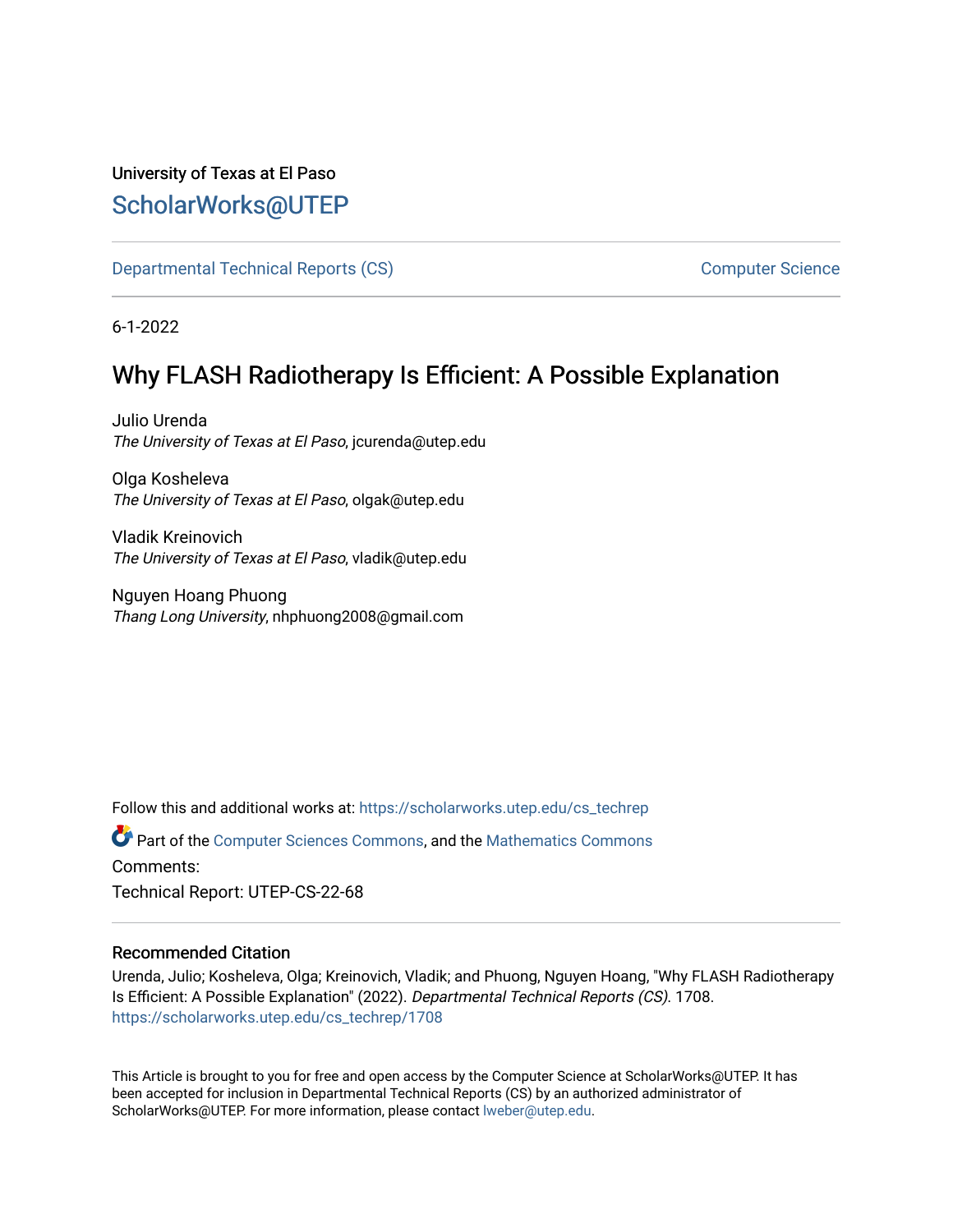## Why FLASH Radiotherapy Is Efficient: A Possible Explanation

Julio C. Urenda, Olga Kosheleva, Vladik Kreinovich, and Nguyen Hoang Phuong

Abstract Usually, a cancer radiotherapy session lasts between 10 to 20 minutes. Technically, it is possible to transmit the dose faster, but traditionally, medical doctors were reluctant to do it, since they were afraid of negative effects of such a speedy treatment. Recent experiments show, however, that these fears are unfounded; moreover, transmitting the whole radiation dose in a shorter time turns out to be more beneficial for the patients. In this paper, we provide a possible geometric explanation for this empirical phenomenon.

#### 1 Formulation of the Problem

What is radiotherapy: a brief reminder. Radiotherapy is one of the most effective ways of fighting cancer, when radiation is applied to the tumor.

Traditional radiotherapy: in brief. Traditionally, each radiotherapy session lasts between 10 to 30 minutes.

From the purely engineering viewpoint, it is possible to apply the same overall dose of radiation faster. However, traditionally, medical doctors were reluctant

Olga Kosheleva Department of Teacher Education, University of Texas at El Paso 500 W. University, El Paso, Texas 79968, USA e-mail: olgak@utep.edu

Nguyen Hoang Phuong

Julio C. Urenda and Vladik Kreinovich

Department of Computer Science, University of Texas at El Paso 500 W. University, El Paso, Texas 79968, USA e-mail: jcurenda@utep.edu, vladik@utep.edu

Division Informatics, Math-Informatics Faculty, Thang Long University, Nghiem Xuan Yem Road Hoang Mai District, Hanoi, Vietnam, e-mail: nhphuong2008@gmail.com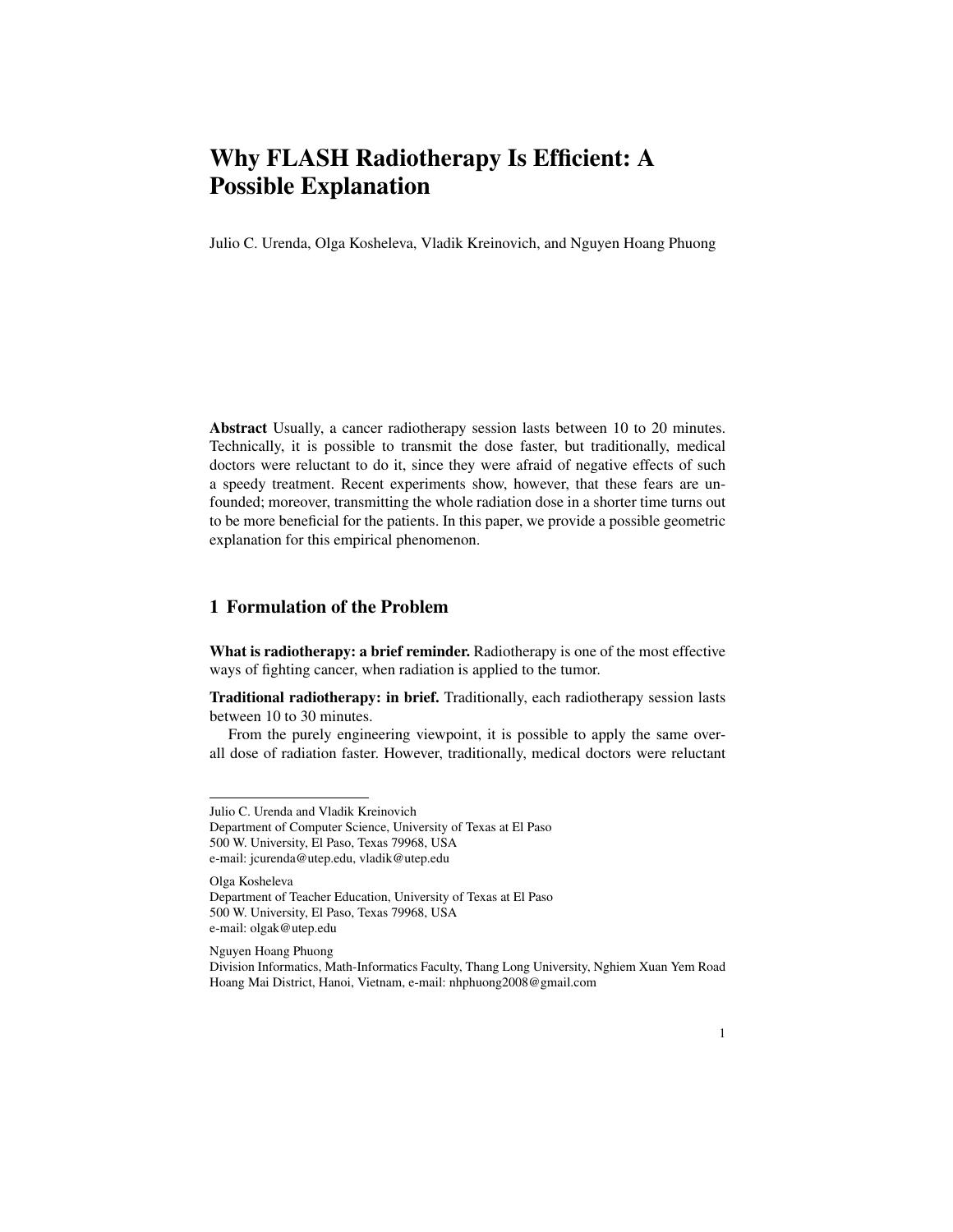to bring this dose too fast, since they were afraid of undesirable side effects of radiation-per-hour.

FLASH radiotherapy. Recently, it turned out that not only these fears were unfounded: a very fast session, when the whole dose of radiation is sent in a few seconds, seem to work even better than the traditional radiotherapy.

Specifically, experiments on animals have shown that such *FLASH* radiotherapy actually decreases the undesirable effects on the surrounding healthy cells; see, e.g., [1, 2] and references therein. These results make FLASH radiotherapy a promising approach to cancer treatment.

Problem. How can we explain these unexpected experimental results?

What we do in this paper. In this paper, we provide a possible explanation for the success of FLASH radiotherapy.

#### 2 Our Explanation

Let us formulate the problem in precise terms. The main objective of a radiotherapy session is to transmit the overall radiation dose  $D_0$ . How we do it can be characterized by a function  $D(t)$  that describes how much radiation has been transmitted during this session by time *t* (starting from the beginning of this section).

We start at time  $t = 0$ , when the dose-so-far is 0:  $D(0) = 0$ . At each moment of time, we can only add more radiation, so this function is (non-strictly) increasing: if *t*  $\leq t'$  then  $D(t) \leq D(t')$ . At the end of the session, we should have  $D(t) = D_0$  – and this amount should remain the same until the next session.

Since the time until the next session – usually, several weeks – is much larger than the session's duration, it makes sense, when describing the current session, to ignore this future session – which is too far away from now – and to simply assume that the function  $D(t)$  remains equal to  $D_0$  for all non-negative value *t*.

In these terms, selecting an appropriate schedule means selecting a (non-strictly) increasing function  $D(t)$  for which  $D(0) = 0$  and

$$
\lim_{t\to\infty}D(t)=D_0.
$$

There are many such functions, which of them should we choose? Informally, we should select the best of these functions, the question is how we describe "the best" in precise terms.

How to describe "the best" in precise terms: general case. Usually, "the best" means that some objective function attains the largest (or the smallest) possible value. However, this is not the most general way of describing optimality. For example, if you have two different doses that have the same curing effect, it is reasonable to use this non-uniqueness to optimize something else: e.g., minimize the possibility of negative side effects. In this case, instead of the original single objective function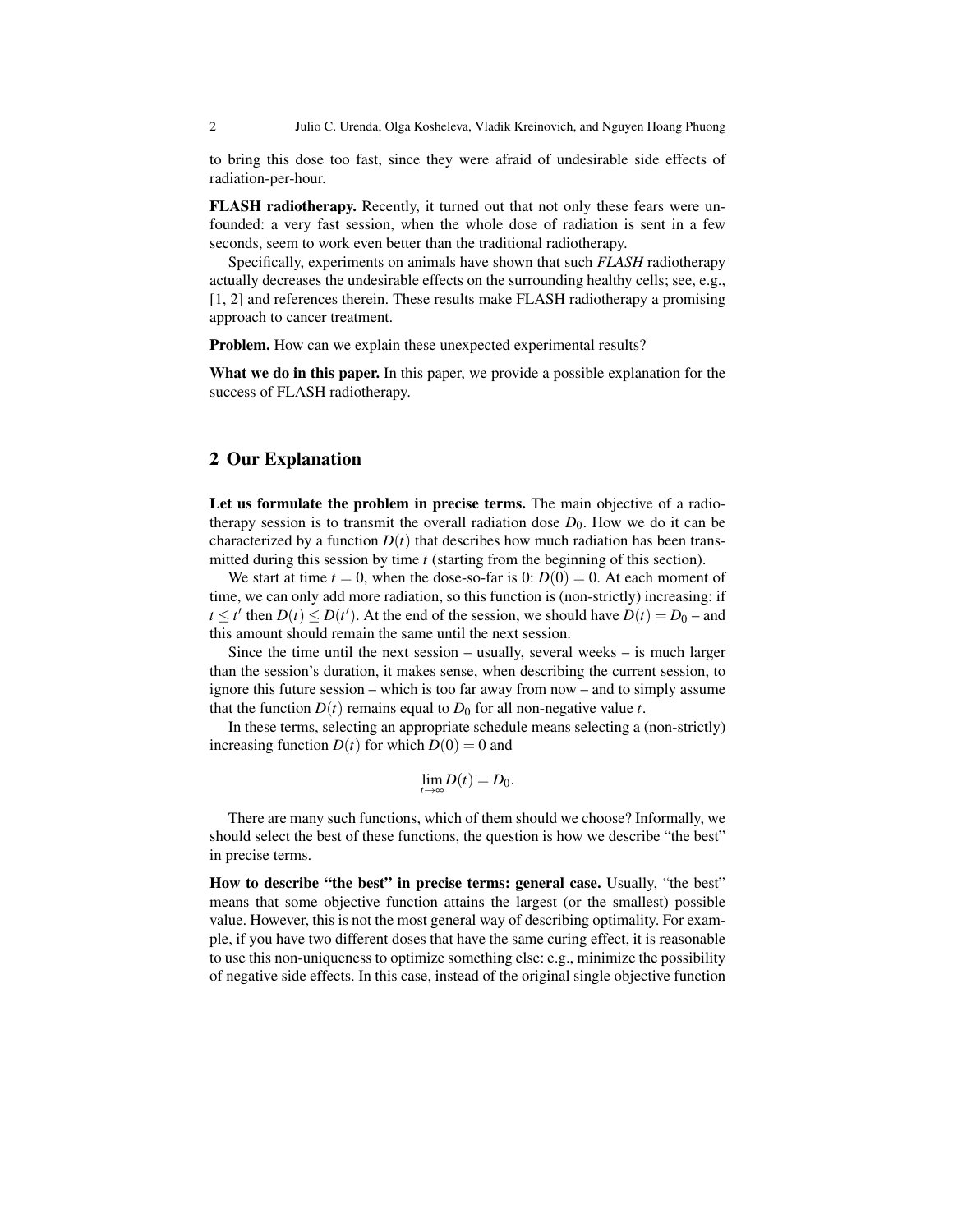Why FLASH Radiotherapy Is Efficient: A Possible Explanation 3

*f*(*a*), we have a more complicated scheme, when an alternative *a* is better than an alternative *b* if either  $f(a) > f(b)$ , or if  $f(a) = f(b)$  and  $g(a) < g(b)$  for some other function  $g(a)$ .

If this more complex scheme still selects several alternatives, we can use this non-uniqueness to optimize something else, etc., until we reach the final optimality criterion in which we have only one optimal alternative.

The only thing we can say about such more general optimization settings is that we should be able, for any two alternatives *a* and *b*, to decide whether *a* is better than *b* (we will denote it by  $a > b$ ), or *b* better than  $a (b > a)$ , or  $a$  and *b* have the same quality (we will denote it by  $a \sim b$ ). These relations  $a > b$  and  $a \sim b$  should satisfy natural consistency requirements: e.g., if *a* is better than *b* and *b* is better than *c*, then *a* should be better than *c*. Thus, we arrive at the following definition.

Definition 1. *Let A be a set. Its elements will be called* alternatives*.*

- *• By an* optimality criterion*, we mean a pair of binary relations* ⟨>,∼⟩ *that satisfy the following conditions for all a, b, and c:*
	- *– if*  $a > b$  *and*  $b > c$ *, then*  $a > c$ *;*
	- *– if a* > *b and b* ∼ *c, then a* > *c;*
	- *– if a* ∼ *b and b* > *c, then a* > *c;*
	- *– if a* ∼ *b and b* ∼ *c, then a* ∼ *c;*
	- *– if*  $a > b$ , then we cannot have  $a ∼ b$ .
- *We say that an alternative a*<sub>opt</sub> *is* optimal *with respect to the optimality criterion*  $\langle \rangle$ ,∼ $\rangle$  *if for every a* ∈ *A*, we have either  $a_{opt} > a$  or  $a_{opt} \sim a$ .
- *• We say that the optimality criterion is* final *if there exists exactly one alternative which is optimal with respect to this criterion.*

What are alternatives in our case. In our case, alternatives are different (nonstrictly) increasing functions  $D(t)$  for which  $D(0) = 0$  and  $D(t) \rightarrow D_0$  as  $t \rightarrow \infty$ .

**Definition 2.** Let  $D_0$  be a constant. By a  $D_0$ -alternative, we mean a (non-strictly) *increasing function D(t) for which D(0)* = 0 *and D(t)*  $\rightarrow$  *D<sub>0</sub> as t*  $\rightarrow \infty$ *.* 

Natural invariance. There is no fixed unit of time relevant for this process, so it makes sense to require that the optimality criterion will not change if we use a different measuring unit to measure time.

If we know the dependence  $D(t)$  in the original scale, how will this dependence look like in the new scale? If we replace the original measuring unit by a one which is  $\lambda$  times larger, then moment *t* in the new scale corresponds to moment  $\lambda \cdot t$  in the original scale. For example, if we replace second with minutes – which are 60 times larger, then 2 minutes in the new scale is equivalent to  $2 \cdot 60 = 120$  seconds.

In general, the value  $D_{\text{new}}(t)$  corresponding to moment *t* in the new scale is thus equal to the value  $D(\lambda \cdot t)$  when time is described in the original scale. Thus,  $D_{\text{new}}(t) = D(\lambda \cdot t)$ , and we arrive at the following definition.

Definition 3. Let  $D_0$  be a real number.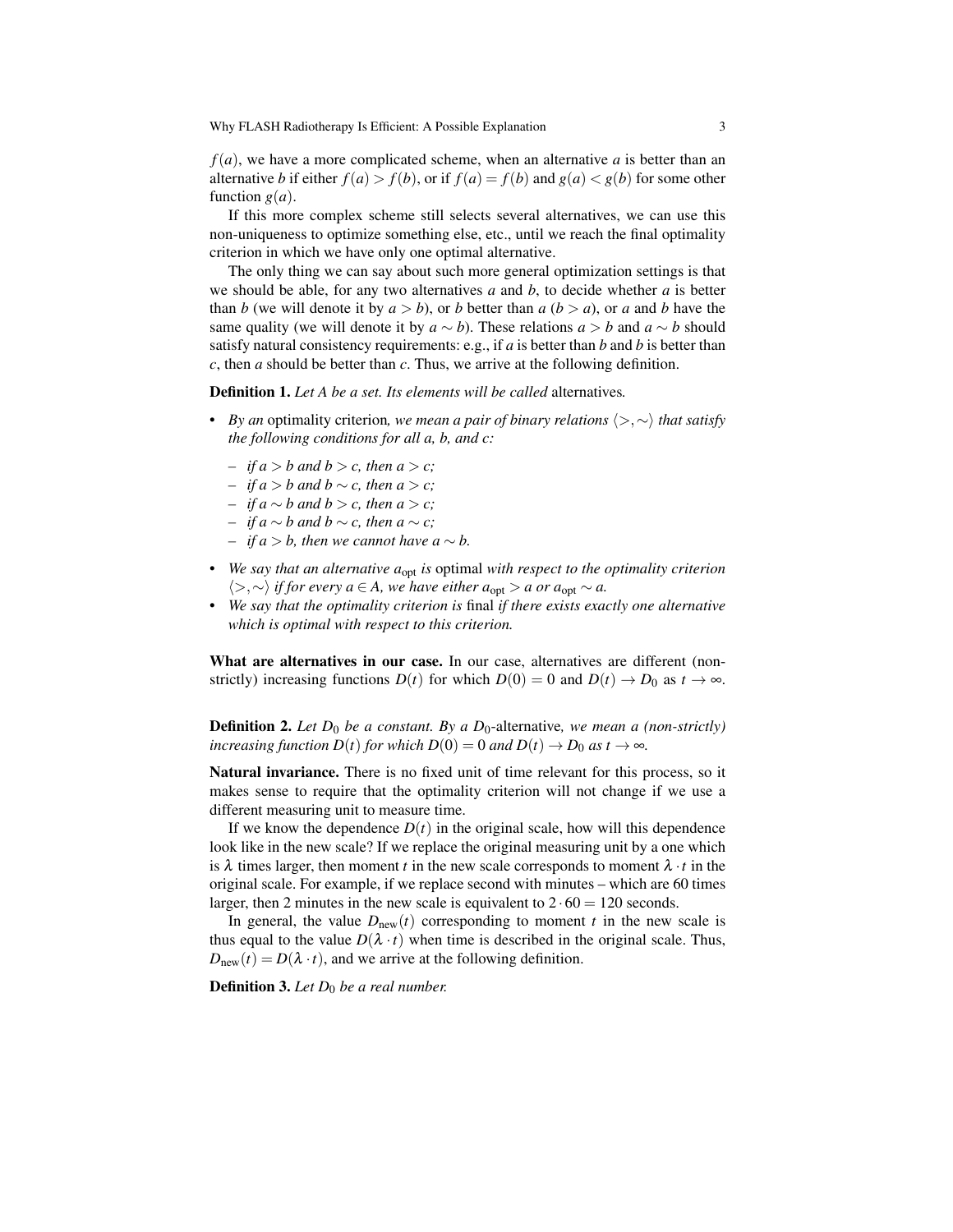4 Julio C. Urenda, Olga Kosheleva, Vladik Kreinovich, and Nguyen Hoang Phuong

- **•** *For every*  $\lambda > 0$  *and for every*  $D_0$ -alternative  $D(t)$ *, by a*  $\lambda$ -rescaling  $R_\lambda(D)$ *, we mean a D*<sub>0</sub>-alternative  $D_{\text{new}}(t) \stackrel{\text{def}}{=} D(\lambda \cdot t)$ .
- We say that the optimality criterion of the set of all D<sub>0</sub>-alternatives is scaleinvariant *if for every*  $\lambda > 0$  *and for every two*  $D_0$ -alternatives a and b, we have *the following:*
	- $-$  *if*  $a > b$ *, then*  $R_\lambda(a) > R_\lambda(b)$ *, and*
	- $-$  *if a* ∼ *b*, *then*  $R_{\lambda}(a)$  ∼  $R_{\lambda}(b)$ .

Main result. Now, we are ready to formulate our main result.

**Proposition.** Let  $D_0$  be a real number, and let  $\langle \langle \cdot, \sim \rangle$  be a final scale-invariant op*timality criterion on the set of all D*<sub>0</sub>-alternatives. Then, the optimal  $D_0$ -alternative *has the form*  $D(t) = D_0$  *for all t*  $> 0$ *.* 

Discussion. This result explains the empirical fact that an instantaneous ("flash") radiotherapy indeed leads to the best medical results.

#### Proof.

1°. Let us first prove that for every final scale-invariant optimality criterion on the set of all  $D_0$ -alternatives, the optimal  $D_0$ -alternative  $D_{opt}$  is itself scale-invariant, i.e.,  $R_{\lambda}(D_{\text{opt}}) = D_{\text{opt}}$  for all  $\lambda > 0$ .

Indeed, by definition, the fact that  $D_{opt}$  is optimal means that for every  $D_0$ alternative *D*, we have either  $D_{opt} > D$  or  $D_{opt} \sim D$ . This is true for every  $D_0$ alternative *D*, thus, this property holds for  $R_{\lambda^{-1}}(D)$ , i.e., we have either  $D_{opt}$  $R_{\lambda^{-1}}(D)$  or  $D_{\text{opt}} \sim R_{\lambda^{-1}}(D)$ .

Since the optimality criterion is scale-invariant, we can conclude that either  $R_{\lambda}(D_{\text{opt}}) > R_{\lambda}(R_{\lambda^{-1}}(D)) = D$  or  $R_{\lambda}(D_{\text{opt}}) > R_{\lambda}(R_{\lambda^{-1}}(D)) = D$ . This is true for all  $D_0$ -alternatives  $D$ . Thus, by definition of optimality, this means that the  $D_0$ alternative  $R_{\lambda}(D_{\text{opt}})$  is also optimal.

However, we assumed that our optimality criterion is final. This means that there is only one optimal  $D_0$ -alternative, and thus,  $R_\lambda(D_{opt}) = D_{opt}$ . The statement is proven.

2 ◦ . Let us now use the result from Part 1 of this proof to prove the Proposition, i.e., to prove that the optimal  $D_0$ -alternative has the desired flash form.

Indeed, the equality  $R_{\lambda}(D_{\text{opt}})$   $=$   $D_{\text{opt}}$  means that the values of these two functions coincide for all *t*. By definition of  $\lambda$ -rescaling, this means that for every *t* and every  $\lambda > 0$ , we have  $D_{opt}(\lambda \cdot t) = D_{opt}(t)$ . In particular, by taking  $\lambda = s > 0$  and  $t = 1$ , we conclude that for every  $s > 0$ , we have  $D_{opt}(s) = D_{opt}(1)$ . Thus, the function  $D_{opt}(s)$ attains the same constant value  $D_{opt}(1)$  for all  $s > 0$ .

In particular, for  $s \to \infty$ , we have  $D_{opt}(s) \to D_{opt}(1)$ . By definition of a  $D_0$ alternative, this limit must be equal to  $D_0$ . Thus,  $D_{\text{opt}}(1) = D_0$  and therefore, for all  $s > 0$ , we have  $D_{opt}(s) = D_0$ .

The Proposition is proven.